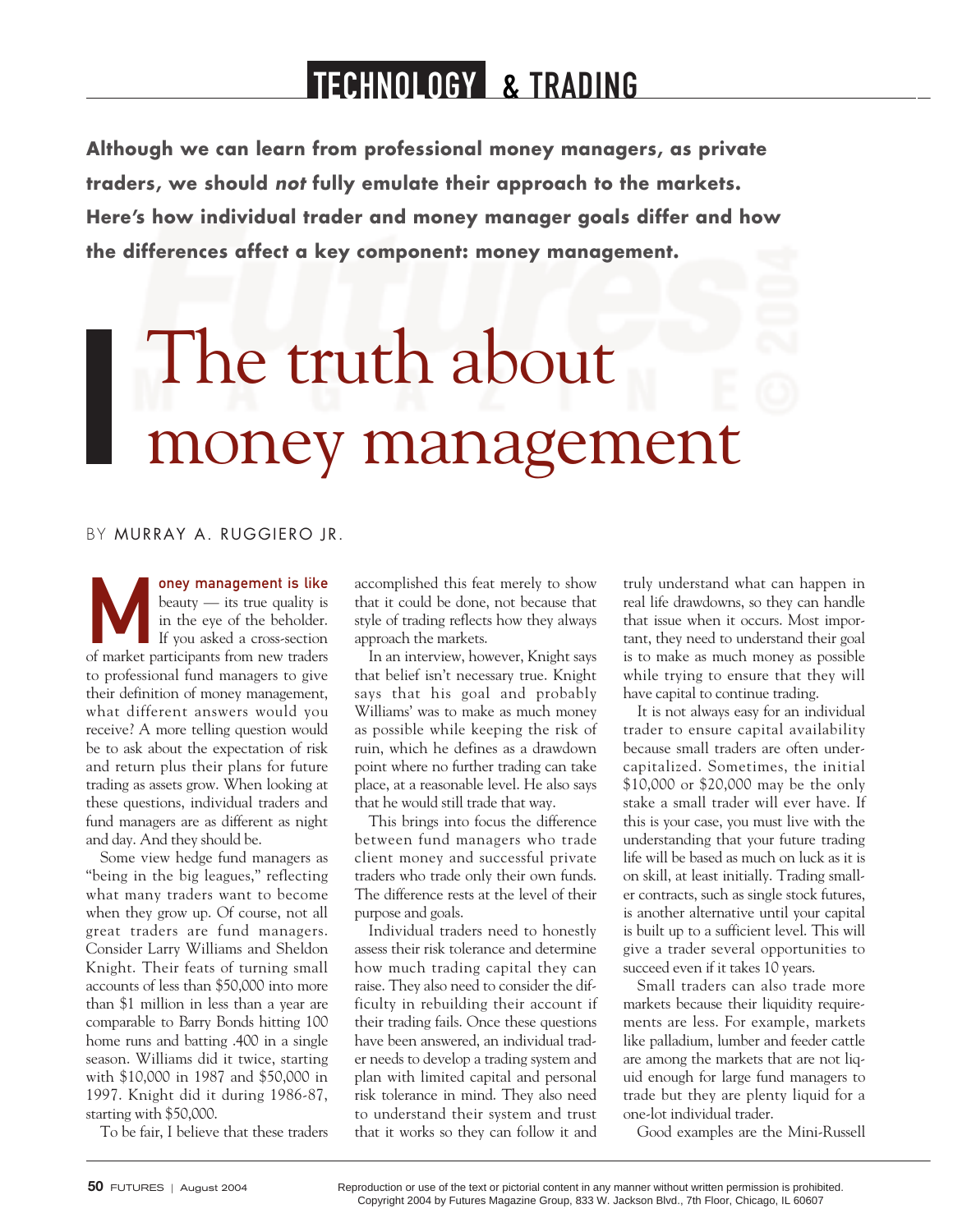1000 and the Mini-Value Line Index. These markets are not that liquid, but a small trader can trade one or two contracts in them as long as fills are acceptable. In contrast, a money manager would never try to trade these markets. Liquidity is one of the biggest problems that a fund manager faces when trying to put large amounts of money into positions in a trading strategy.

#### DIFFERENT STROKES...

Fund managers and commodity trading advisors (CTA) are different animals than individual traders. Clients give them money because they view professional traders as less risky than trading for themselves. These clients view their positions as investing in the manager, not trading. Clients will pull money from a manager if returns are not much more than the Treasury bill rate or risk is higher than they view the market's risk profile in general. High net worth clients view funds and managed accounts as competing with real-estate and other business ventures. If they do not think the return-to-risk ratio is high enough, they will not keep their money with a manager. A money manager's goal then, is to achieve this superior return-to-risk ratio, but going much beyond it doesn't earn him much in terms of client interest.

As money under management grows, it is harder to maintain the same rate of return because of liquidity issues in most markets. As an example, a manager could start a fund that invests in small stocks priced under \$5 per share. Initially, he could have great returns with \$10 million under management. But when that rate of return attracts an additional \$100 million, his system cannot be executed because he simply cannot buy 500,000 shares of a stock when only 50,000 shares trade in a given day. As a result, the system must be modified or redeveloped and will not match previous returns without increased leverage, which translates into higher risk.

In commodity futures, large funds cannot trade certain markets such as palladium, lumber, feeder cattle and lean hogs because of liquidity problems.

# **What is money management?**

Money management is changing the number of contracts you trade as your account size increases or decreases. There are several ways to mathematically define money management strategies. Here are a few of the more commonly accepted approaches.

#### **Percent risked**

Adjust the lot size so the total amount risked (stop loss) on each trade is a fixed fraction of your trading equity.

LotSize = RiskFraction \* Equity / TradeRisk

This model can skip trades or stop trading if the risk fraction of equity shrinks smaller than the risk or initial stop loss one must endure to enter a trade. If your risk input contains a constant value for risk (as you would input if you didn't have risk data on a per-trade basis), then this model becomes what's called the fixed fractional model. Its power derives from having the risk, or initial stop loss size, of each individual trade.

#### **Percent volatility**

Adjust the lot size so that the market volatility in dollars per lot, often measured as the average true range of the last 10 to 20 bars, is no more than a fixed fraction of your equity.

LotSize = VolatilityFraction \* Equity / Volatility

This model can skip trades or stop trading if the volatility fraction of equity shrinks smaller than the market's volatility. This model also converts to a fixedfractional model if you have a constant value in the volatility input.

#### **Optimal f — An overview**

Optimal f is a fixed factional money management method. In 1956, J.L. Kelly Jr. published a paper called "A New Interpretation of Information Rate." Professional blackjack players realized the application of this work and began using it in their gaming efforts. The basic concept was to use the probability of winning and the ratio of wins to losses to calculate the optimal bet size.

Larry Williams popularized this concept for traders in 1987 during the Robbins' World Cup trading competition. Money management is a powerful tool when an individual has an edge. Roulette will not work with money management because you cannot get a theoretical edge in that game. However, in backgammon or blackjack an expert player can get a small edge on the casino and use Kelly's formulas to supercharge their returns. The Kelly formula is:

 $F = ((B + 1) * P - 1) / B$ 

Where:

P is the probability of a winning bet

B is the ratio of the amount won vs. the amount loss

If there is a 60% chance of winning \$1.50 or a 40% chance of losing \$1.00, the optimal bet size can be calculated as:

 $f = (1.5 + 1) * 0.60 - 1$  / 1.5 F = 0.33

We would conclude that betting 33% of our stake on each bet would produce the best or optimal results.

Another researcher, Ralph Vince, discovered the problem with the Kelly formula in 1987 while working with Larry Williams. He found that the formula was not valid if the amount won or lost on each event was different. Vince developed his own set of equations to solve this problem based on the concept of a Holding Period Return (HPR). The Holding Period Return is the rate of return on any given trade plus 1.00. So, a 10% return equals 1.10 and a 25% loss equals 0.75. Because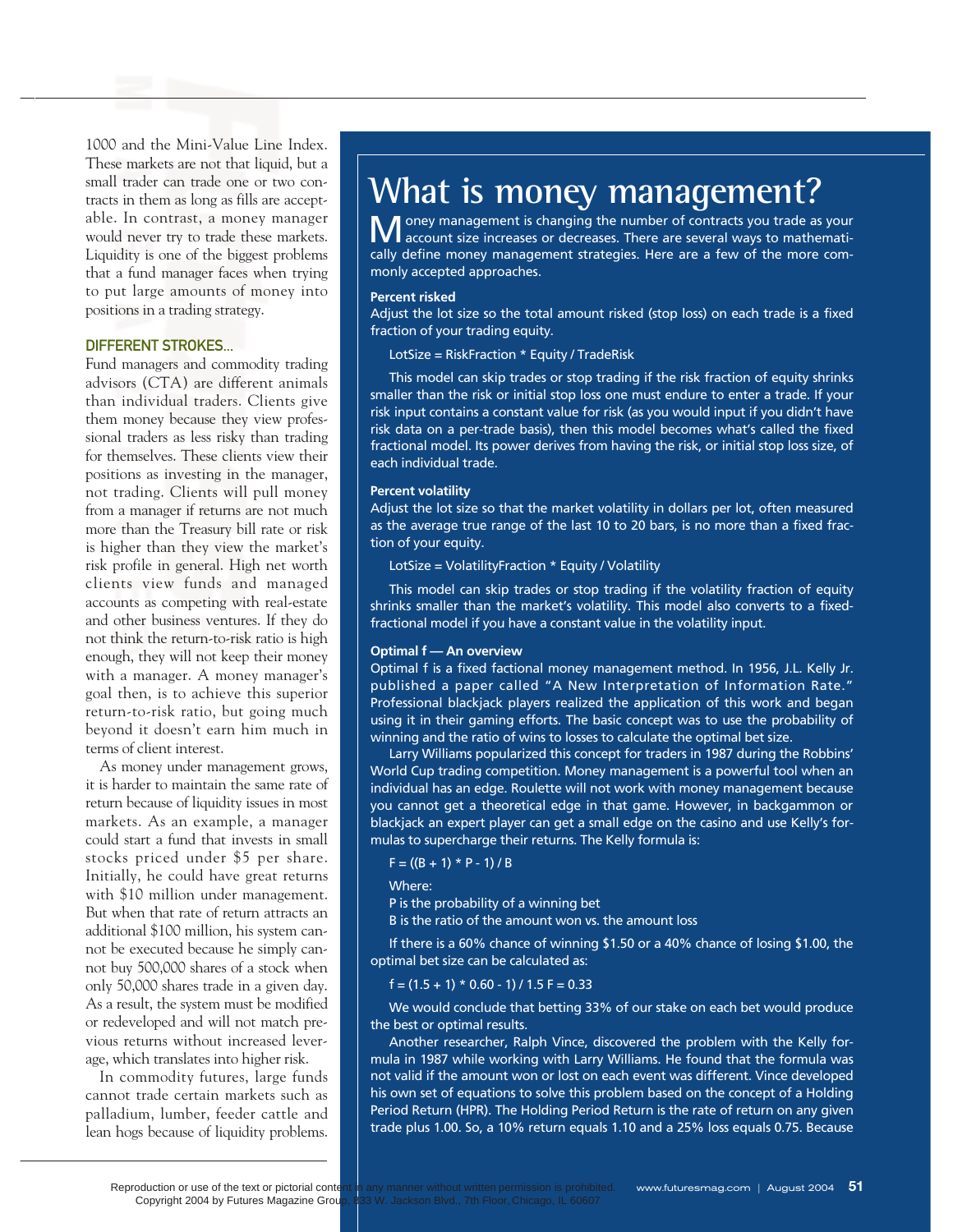When developing a system to manage money, you must ask yourself: Should I build a track record that I cannot realistically expect to maintain in the future?

A system also needs to be evaluated to see what effect establishing a position

over several hours will have on returns. For example, if your system trades a daily signal generated on the close that enters on the following open, what effect will entering the position with several orders during the day have on

percentage returns are being calculated based on a fixed fraction of the account size, we can define HPR as:

 $HPR = 1 + f * (-T / BL)$ 

Where:

f is the fixed fraction of the account to trade T is the profit/loss of an individual trade BL is the largest losing trade of an entire sequence of trades

The HPR formula is applied to each trade. By multiplying HPR for each trade, we can obtain a multiple of our original stake, the Terminal Wealth Relative (TWR):

TWR = Product  $(1 + f * (-T / BL))$ 

We maximize the TWR function by changing the values of "f" to find the value that produces the highest TWR, which is called optimal f. After calculating optimal f and TWR, we need to calculate how much equity is required to trade one unit:

 $U = (ML / - f)$ 

Where: U is the trading units in dollar ML is the maximum loss in dollars f is the optimal value for f

Using the trading units in dollars, starting account size and trade history, we can run a simulation of the equity curve for any trading system using optimal f. These simulations often yield astronomical results after 50 or 100 trades. The problem is optimal f quickly can require trading more contracts than is realistic for a given market. Another problem is that optimal f returns are also based on trading fractional contracts. For example, if U is \$4,000 and our account equity is \$10,000, optimal f would call for 2.5 contracts to be traded. In real life, we would round the number of contracts down to the nearest whole number, which would be two contracts.

Because the largest losing trade is used to calculate TWR, it has a major effect on optimal f. This is not a problem when working with historical simulations, but when we are using optimal f on a real system where protective stops are based on volatility or channel size, we cannot define optimal f.

The distribution of trades greatly affects the value of optimal f.

We can have two trading systems that make \$100,000 on 1,000 trades for an average profit of \$1,000 per trade. The optimal f values for these two systems can vary widely based on the distribution of the returns on the trades. It is dangerous to trade anywhere near optimal f because the distribution of trades in real time can change. For illustration's sake, say, in testing you had 500 straight winners and 500 straight losers, while real life may deliver any mix of winners and losers to achieve the same results.

The problem is that when an account is in a run up, the number of contracts being traded can increase rapidly and when the system goes into a drawdown, the account takes a hit that takes it below the level before the run up. This happens because lot numbers can double within a few trades.

Professional money managers also trade a fixed percentage of an account on a given trade. The standard for professional money managers is to risk 1% to 3% of trading capital on a given trade. We will call this term RiskFraction, so it is between 0.01 and 0.03. The number of units to be traded can depend on market conditions as well as the system.

the overall returns of the system when fund growth makes it impossible to enter all trades on the open?

The goal of a fund manager is to outperform competing investments with the same or less risk after fees. If this can be done with little or no correlation to major markets, such as the S&P 500, then that's all the better. In fact, many money managers do well because they provide diversity, not necessarily because they offer high returns. As an individual trader, unless you have considerable holdings in the non-correlated assets as well, there is no tangible benefit to being uncorrelated to them.

For a money manager, an average return with less risk after fees of five percentage points per year over the S&P 500 will raise hundreds of millions of dollars. Management fees are normally 2% of capital and 20% of profits. Some funds charge a 3% management fee. As you can see, a partner in a successful fund can become very wealthy as a manager without the high return figures that would be necessary for an individual trader starting out with a \$10,000 account to do so.

#### SHARPE AS A TACK

A popular measure for fund performance is the Sharpe Ratio, which is a measure of returns over the T-bill rate per unit of standard deviation. This measure is useful in comparing returns from programs that exhibit different risk characteristics. If two programs have the same return, the one with the higher Sharpe Ratio has less risk.

The problem with the Sharpe Ratio is that it penalizes programs that have a higher standard deviation even if the volatility is entirely to the upside. A fund manager who shows a 100% per year return with a 40% drawdown would have trouble raising money because prospective clients would view him as too risky because his Sharpe Ratio would not be as high as more conservative programs.

The flip side of this issue is a conservative money manager who accepts notionally funded accounts where an investor can fund an account with less

Reproduction or use of the text or pictorial content in any manner without written permission is prohibited.<br>Copyright 2004 by Futures Magazine Group, 833 W. Jackson Blvd., 7th Floor, Chicago, IL 60607 Jackson Blvd., 7th Floor, Chicago, IL 60607